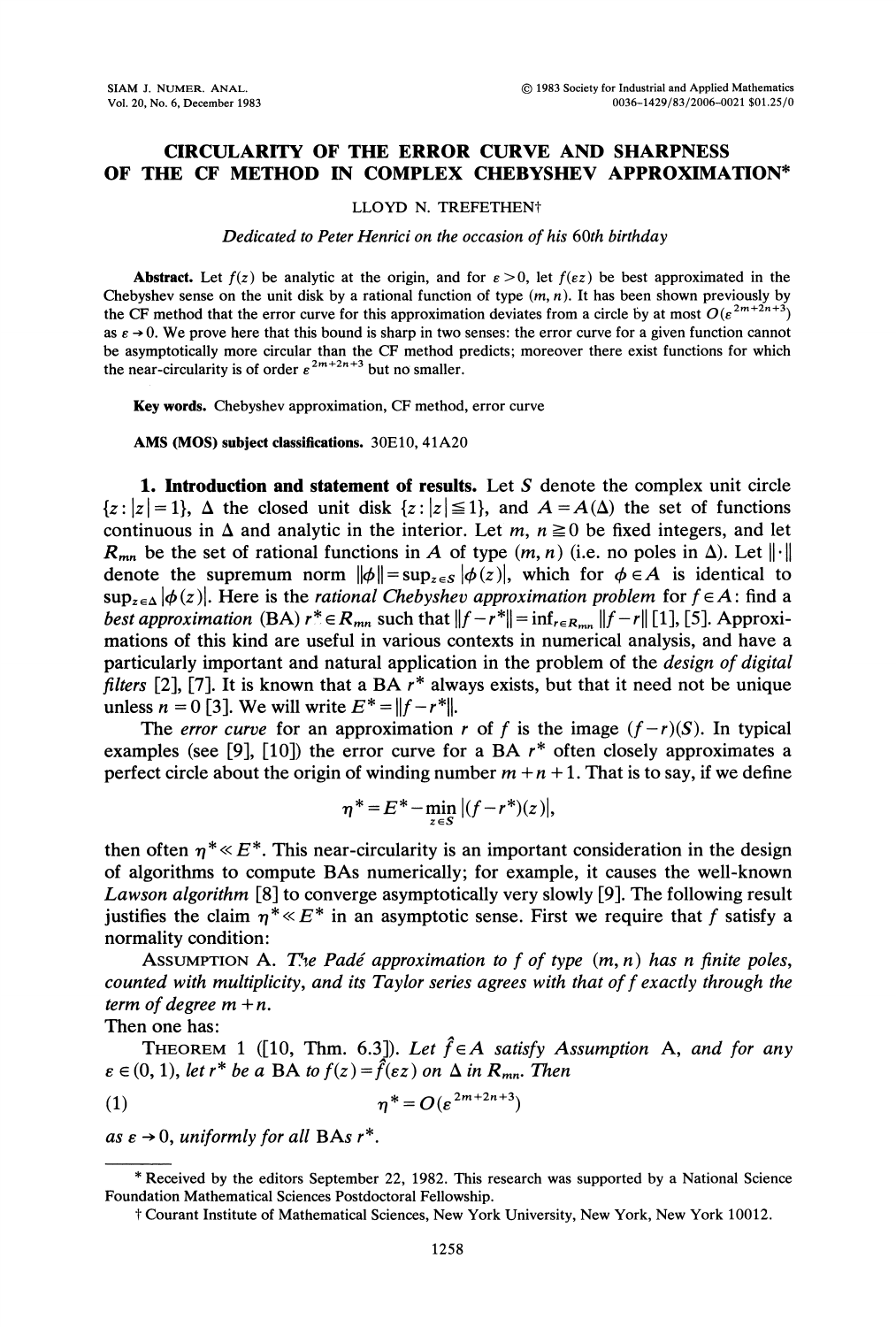Let us agree to write  $f = O(g)$  (as opposed to  $f = O(g)$ ) if both  $f = O(g)$  and  $g = O(f)$  hold, that is, if there exist c,  $C > 0$  such that for all sufficiently small  $\varepsilon$ ,  $c|f(\varepsilon)| < |g(\varepsilon)| < C|f(\varepsilon)|$ . It can be seen that Assumption A implies  $E^* = O(\varepsilon^{m+n+1})$ [10]. Thus Theorem 1 implies  $\eta^*/E^* = O(\varepsilon^{m+n+2})$ : as  $\varepsilon \to 0$ , the error curve for any BA deviates from a perfect circle in relative radius by no more than  $O(\varepsilon^{m+n+2})$ .

The first purpose of this paper is to establish a bound on near-circularity by showing that Theorem 1 is sharp in the following sense:

THEOREM 1'. For each pair  $(m, n)$ , there exists a function f as in Theorem 1 for which

$$
\eta^* \equiv O(\varepsilon^{2m+2n+3})
$$

as  $\varepsilon \to 0$ , uniformly for all BAs  $r^*$ .

This result establishes that whereas in real Chebyshev approximation error curves equioscillate exactly, in the complex case there is a definite limit to the degree to which they approximate circles.

Our second purpose relates to the analytic procedure for computing near-best approximations that was developed in [9], [10] and called the *Carathéodory–Fejér* (CF) method. Based on the calculation of a singular value decomposition of a Hankel matrix of Taylor coefficients, this procedure delivers <sup>a</sup> (unique) CF approximant  $r^{cf} \in R_{mn}$  which is near-best in the following sense:

THEOREM 2 ([10, Lemma 5.1, Thm. 6.2]). Let  $\hat{f}$  and f be as in Theorem 1, and for any  $\varepsilon \in (0, 1)$ , let  $r^{ct}$  be the CF approximant to f. Then

$$
\eta^{\text{cf}} = O(\varepsilon^{2m+2n+3})
$$

and

(4) 
$$
||r^{cf} - r^*|| = O(\varepsilon^{2m+2n+3})
$$

as  $\varepsilon \to 0$ , uniformly for all BAs  $r^*$ .

(We define quantities  $\eta^{\text{cf}}$  and  $E^{\text{cf}}$  in the obvious way in analogy to  $\eta^*$  and  $E^*$ .)

Theorem <sup>1</sup> is clearly implied by Theorem 2, and in [10] this is how it is derived. Here we will apply the same argument as in the proof of Theorem 1' to establish the sharpness of Theorem 2, as follows:

THEOREM 2'. For any  $\hat{f}$  as in Theorem 1, suppose

$$
\eta^{\mathrm{cf}} \equiv O(\varepsilon^{2m+2n+3})
$$

as  $\varepsilon \to 0$ . Then one has also

$$
\eta^* \equiv O(\varepsilon^{2m+2n+3})
$$

as  $\varepsilon \to 0$ , uniformly for all BAs  $r^*$ . Moreover whether or not (5) holds, one has

$$
(7) \tEcf-E*=O(\varepsilon2m+2n+4)
$$

as  $\varepsilon \to 0$ , uniformly for all BAs  $r^*$ .

 $\rightarrow$  0, *uniformly for all* BAs  $r^*$ .<br>Note that the estimate (7) is one order in  $\varepsilon$  higher than the more obvious bound  $E^{cf} - E^* = O(\varepsilon^{2m+2n+3})$  that follows from (4), which was given as [10, Prop. 5.2].

All of these results suggest that the CF method perhaps captures as many terms in an asymptotic description of  $r^*$  as can be obtained from any analytic procedure. For the case  $n = 0$ , P. Henrici has shown that explicit algebraic formulas for these terms can be derived systematically [4]. However, at present it is not even known whether  $E^*$  and the coefficients of  $r^*$  depend analytically on  $\varepsilon$  for small  $\varepsilon$ , although such a result is available in real Chebyshev approximation [5], [6].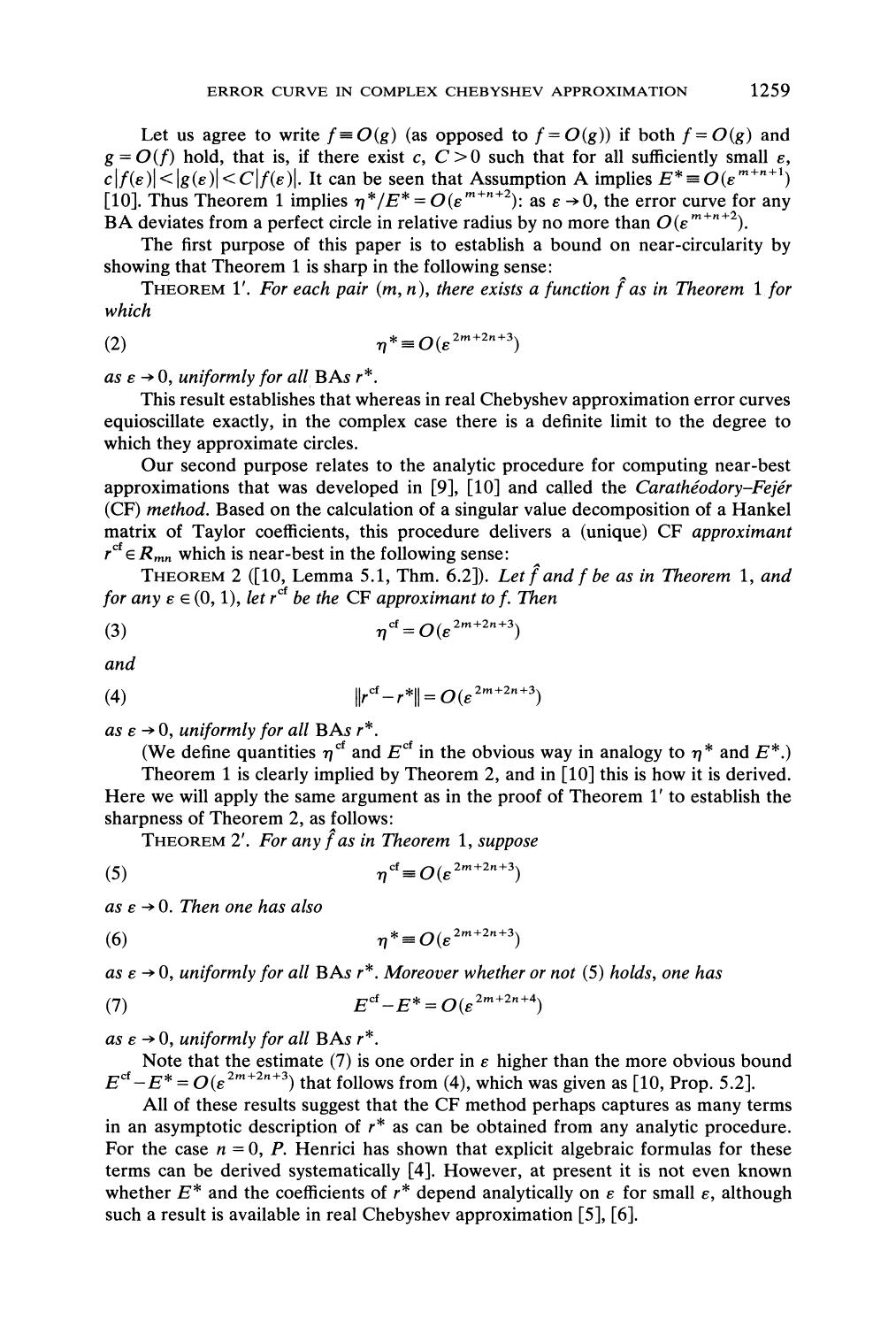**2. Polynomial approximation.** In the polynomial case  $n = 0$ , Theorem 1' can be proved by an explicit example. We discuss this case separately because it is so simple, and because a similar idea forms the basis of the subsequent proofs.

For clarity let us write p, P<sub>m</sub>, instead of r, R<sub>m0</sub>. Given  $\varepsilon \in (0, 1)$  and  $m \ge 0$ , consider

(8) 
$$
f(z) = (\varepsilon z)^{m+1} + (\varepsilon z)^{2m+3}.
$$

We will show that 0 is the (necessarily unique) BA to f in  $P_m$ . Obviously this will imply Theorem 1' for the case  $n = 0$ , since this example will then have  $E^* =$  $\varepsilon^{m+1} + \varepsilon^{2m+3}$ ,  $\eta^* = 2\varepsilon^{2m+3}$ . The following argument is based implicitly on the Kolmogorov criterion [1], [5].

Suppose that 0 is not the BA, so that  $||f-p^*|| < ||f||$ , or equivalently,  $||z(f-p^*)|| <$ ||zf||. Now zf(z) achieves its maximum modulus at precisely the  $(m+2)$ nd roots of unity  $\zeta_k = e^{2\pi i k/(m+2)}$ ,  $0 \le k \le m+1$ , and at each of these points it is positive and real. Therefore we must have

(9) 
$$
\operatorname{Re} z p^*(z) > 0 \quad \text{at } z = \zeta_k, \quad 0 \leq k \leq m+1.
$$

Since  $zp^*(z)$  is a polynomial of degree at most  $m + 1$ , it is determined by its values at any  $m + 2$  points. If these are the roots of unity  $\{\zeta_k\}$ , the coefficients of  $zp^*(z)$  are given by a discrete Fourier transform of the values  $\zeta_k p^*(\zeta_k)$ , and in particular, the coefficient of degree 0 is the mean of these quantities,

(10) 
$$
(zp^*)(0) = \frac{1}{m+2} \sum_{k=0}^{m+1} \zeta_k p^*(\zeta_k).
$$

But since  $(zp^*)(0)=0$ , (9) and (10) are inconsistent, contradicting the assumption  $p^* \neq 0$ . OED.

In this example the CF approximant  $p<sup>cf</sup>$  is also identically zero, so the results of Theorem 2' are verified.

**3. Rational approximation.** The obvious generalization of (8) to  $n > 0$  would be

(11) 
$$
f(z) = (\varepsilon z)^{m+n+1} + (\varepsilon z)^{2m+2n+3}.
$$

However, the  $(m, n)$  Padé approximant to this function is identically 0, so (11) does not satisfy Assumption A for  $n > 0$ . Moreover, it can be shown that for all  $m \ge 0$  and  $n \ge 1$ , the BA to (11) is not 0 [3], and what it is is unclear. Nor have we been able to devise any other function for which an exact BA can be exhibited and satisfies (2).

Therefore we resort to an indirect argument for the proof of Theorem 1'. The following theorem shows that for a certain function  $\hat{f}$ , the BAs  $r^*$  must satisfy (2) as  $\varepsilon \rightarrow 0$ , even though we do not know exactly what they are. Theorem 1' then follows as a consequence of this result.

THEOREM 3. Let  $\hat{r} \in R_{mn}$  have n finite poles, and define

(12) 
$$
\hat{f}(z) = \hat{r}(z) + z^{m+n+1} + z^{2m+2n+3}
$$

and  $r(z) = \hat{r}(\varepsilon z)$ . Then one has

$$
\eta^* \equiv O(\varepsilon^{2m+2n+3})
$$

and

(14) 
$$
||f-r||-E^*=O(\varepsilon^{2m+2n+4})
$$

as  $\varepsilon \rightarrow 0$ , uniformly for all BAs  $r^*$ .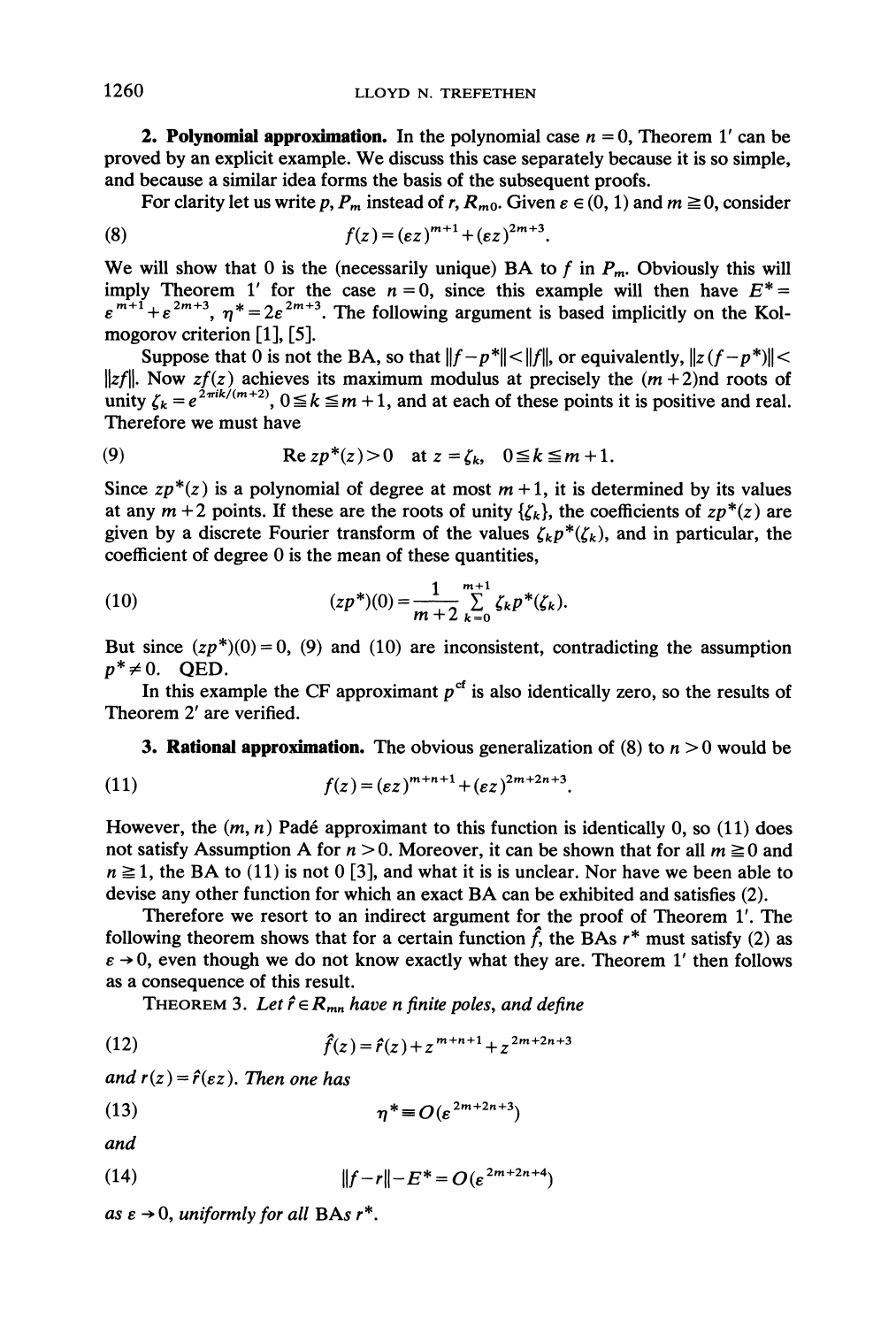*Proof.* For each  $\varepsilon \in (0, 1)$ , the function to be approximated is

$$
f(z) = r(z) + (\varepsilon z)^{m+n+1} + (\varepsilon z)^{2m+2n+3}.
$$

Let  $\{\zeta_k^+\}$  and  $\{\zeta_k^-\}$  denote the  $(2m + 2n + 4)$ th roots of unity, as follows:

$$
\zeta_k^+ = e^{2\pi i k/(m+n+2)}
$$
,  $\zeta_k^- = e^{2\pi i (k+1/2)/(m+n+2)}$ ,  $0 \le k \le m+n+1$ ,

 $\zeta_k^+ = e^{2\pi i k/(m+n+2)}$ ,  $\zeta_k^- = e^{2\pi i (k+1/2)/(m+n+2)}$ ,  $0 \le k \le m+n+1$ ,<br>
implicity write  $\Gamma = \varepsilon^{m+n+1}$ ,  $\gamma = \varepsilon^{2m+2n+3}$ . Then  $f-r$  maps S onto a neding number  $m+n+1$  about the origin, which attains a maximu<br>
m) modulus of and for simplicity write  $\Gamma = \varepsilon^{m+n+1}$ ,  $\gamma = \varepsilon^{2m+2n+3}$ . Then  $f-r$  maps S onto a near-circle with winding number  $m + n + 1$  about the origin, which attains a maximum (resp. minimum) modulus of  $\Gamma + \gamma$  (resp.  $\Gamma - \gamma$ ) at the points  $\zeta_k^+$  (resp.  $\zeta_k^-$ ):

(15) 
$$
(f-r)(\zeta_k^{\pm}) = \frac{\pm \Gamma + \gamma}{\zeta_k^{\pm}}.
$$

This near-circularity (together with Rouche's theorem; see  $[10, § 2]$ ) implies that r is a nearly optimal approximation in  $R_{mn}$  to f. The key to our proof is that because f satisfies Assumption A (trivially), it follows further that  $r$  must be nearly equal to r<sup>\*</sup>. Let r and r<sup>\*</sup> be written as quotients  $p/q$  and  $p^*/q^*$ , respectively, normalized by  $q(0) = q^*(0) = 1$ . Then from [10, Thm. 6.2, Lemma 6.1] one has

$$
||r - r^*|| = O(\gamma)
$$

and

$$
(17) \hspace{3.1em} q, q^* = 1 + O(\varepsilon)
$$

uniformly on  $\Delta$  as  $\varepsilon \to 0$ . ([10, Thm. 6.2] actually shows  $||r^{cf}-r^*||=O(\gamma)$ , as stated already in (4), but the same argument given there suffices to establish (16).) Equation (17) indicates that as  $\varepsilon \to 0$ , the Chebyshev approximation problem becomes less and (17) indicates that as  $\varepsilon \to 0$ , the Chebyshev approximation problem becomes less and less nonlinear, a circumstance which depends essentially on Assumption A (cf. [3, § 4]).

Equations (16) and (17) imply

$$
r - r^* = \frac{pq^* - p^*q}{qq^*} = s + O(\varepsilon \gamma)
$$

uniformly on  $\Delta$ , where s is a polynomial in  $P_{m+n}$ . Now apply the discrete mean value formula as in (10) to  $zs(z)$  on both  $\{\zeta_k^+\}$  and  $\{\zeta_k^-\}$ , in succession. The results are

$$
\frac{1}{m+n+2}\sum_{k=0}^{m+n+1}\zeta_k^{\pm}(r-r^*)(\zeta_k^{\pm})=O(\varepsilon\gamma),
$$

or in particular,

(18) 
$$
\frac{1}{m+n+2} \sum_{k=0}^{m+n+1} \text{Re}\left\{ \zeta_k^{\pm}(r-r^*)(\zeta_k^{\pm}) \right\} = O(\varepsilon \gamma).
$$

The reason why we are interested in the real part in  $(18)$  is that because of  $(15)$ , a small correction  $\Delta r$  to r will affect the moduli  $|(f-r)(\zeta_k^{\pm})|$  by essentially  $\pm$ Re { $\zeta_k^{\pm} \Delta r(\zeta_k^{\pm})$ }. In particular, (16) guarantees that the correction  $r^* - r$  has magnitude  $O(\gamma/\Gamma)$  relative to  $||f-r||$ , which for our purposes can be weakened to  $O(\varepsilon)$ , and by simple geometry we obtain

(19) 
$$
|(f-r^*)(\zeta_k^{\pm})| = \Gamma \pm \gamma \pm \text{Re}\left\{\zeta_k^{\pm}(r-r^*)(\zeta_k^{\pm})\right\} + O(\varepsilon \gamma).
$$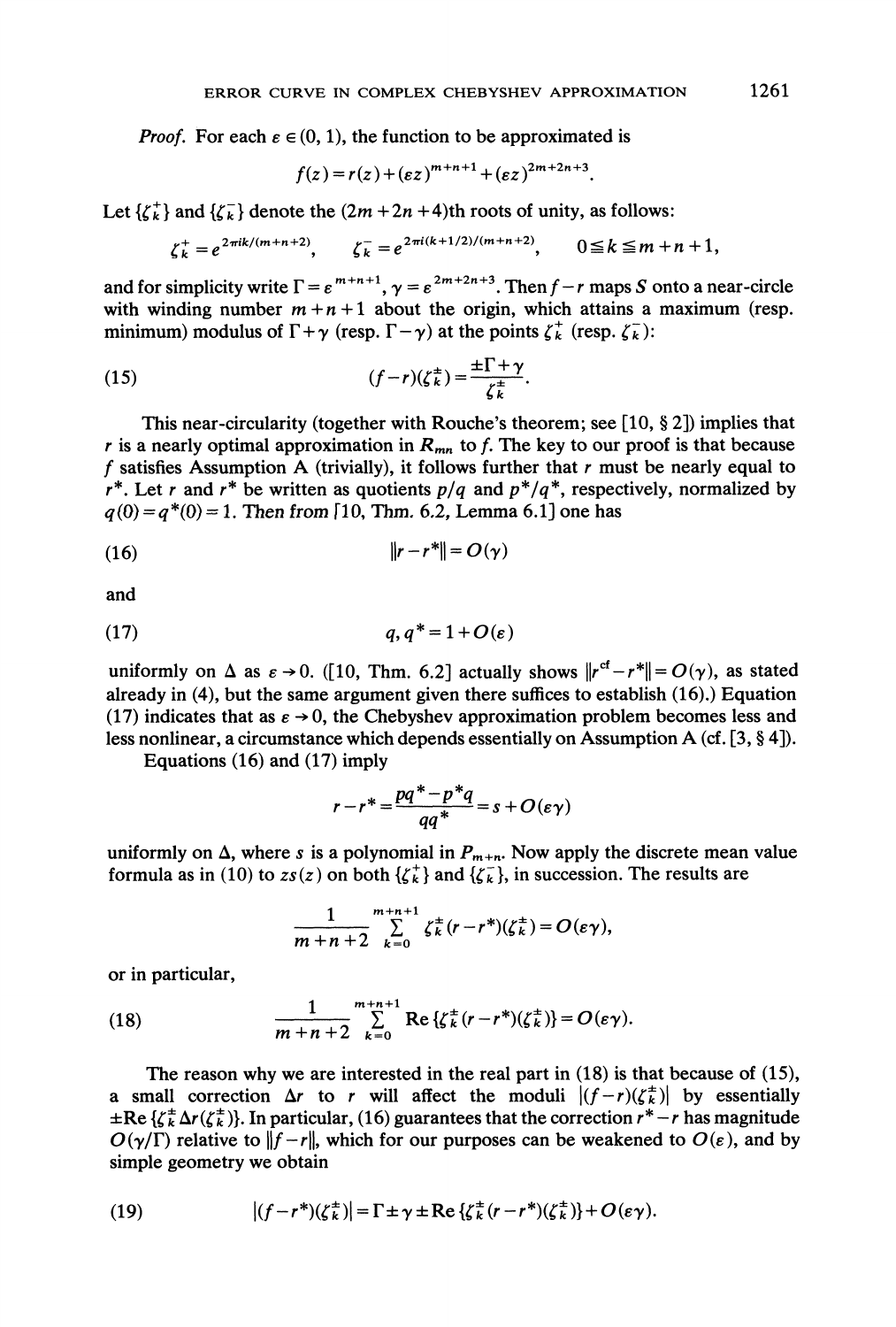Combining this with (18) shows for some indices  $k_+$  and  $k_-,$  one must have

(20) 
$$
|(f-r^*)(\zeta_{k_+}^+)| \geq \Gamma + \gamma - O(\varepsilon \gamma)
$$

and

(21) 
$$
|(f-r^*)(\zeta_{k-}^-)| \leq \Gamma - \gamma + O(\varepsilon \gamma).
$$

These two bounds, together with (1), yield (13) directly. Equation (20) also implies  $E^* \geq \Gamma + \gamma - O(\epsilon \gamma)$ , and since  $E^* \leq ||f - r|| = \Gamma + \gamma$ , this implies (14). Q.E.D.

It should be mentioned that it is possible that r is itself a BA to f in this problem, at least for all sufficiency small  $\varepsilon$ , but we have not been able to establish this.

4. Sharpness of the CF method. The argument of the last proof can be applied not only to the function  $\hat{f}$  of (12), but to a general function that satisfies Assumption A. Theorem 2' is thus established as follows:

**Proof of Theorem 2'.** In the CF method,  $r^{cf}$  is obtained by discarding terms of negative degree in z of a meromorphic function  $\tilde{r}^*$  defined in  $1 \leq |z| < \infty$  whose error curve is exactly circular and has winding number exactly  $m + n + 1$ , for all sufficiently small  $\varepsilon$ ; see [10] for details. Let us again write  $\Gamma = \varepsilon^{m+n+1}$  and  $\gamma = \varepsilon^{2m+2n+3}$ , and also  $||f - \tilde{r}^*||$ . Then from [10, Lemmas 4.4, 5.1, 6.1] one has

$$
f - \tilde{r}^* = \alpha \Gamma z^{m+n+1} + O(\varepsilon \Gamma)
$$

and

$$
\tilde{r}^* - r^{cf} = \beta \gamma z^{-1} + O(\varepsilon \gamma)
$$

as  $\varepsilon \to 0$ , uniformly on S, where  $\alpha$  is a fixed nonzero complex constant and  $\beta$  is a

complex number that may depend on  $\varepsilon$ , but by assumption (5), has magnitude  $\beta \equiv O(1)$ .<br>Following the proof of Theorem 3, let  $\tau$  denote  $e^{i \arg(\beta/\alpha)/(m+n+2)}$ , and define  $2m + 2n + 4$  equally spaced points  $\{\zeta_k^+\}$  and  $\{\zeta_k^-\}$  on S by

$$
\zeta_k^+ = \tau e^{2\pi i k/(m+n+2)}, \qquad \zeta_k^- = \tau e^{2\pi i (k+1/2)/(m+n+2)}, \qquad 0 \le k \le m+n+1.
$$

 $\zeta_k = \tau e$ <br>circle w Then  $f-r^{cf}$  maps S onto a near-circle with winding number  $m + n + 1$  about the origin, and its modulus satisfies

(22) 
$$
E^{cf} = \tilde{E}^* + |\beta| \gamma + O(\varepsilon \gamma).
$$

Moreover the sets  $\{\zeta_k^+\}$  have been defined in such a way that  $f - \tilde{r}^*$  and  $\tilde{r}^* - r^{\text{cf}}$  are in phase up to  $O(\epsilon \gamma)$  at  $\{\zeta_k^+\}$  and out of phase up to  $O(\epsilon \gamma)$  at  $\{\zeta_k^-\}$ , and therefore one has

$$
|(f-r^{cf})(\zeta_k^{\pm})|=\tilde{E}^*\pm |\beta|\gamma+O(\varepsilon\gamma).
$$

As before, we get now

$$
r^{cf} - r^* = \frac{p^{cf}q^* - p^*q^{cf}}{q^{cf}q^*} = s + O(\varepsilon \gamma)
$$

for some polynomial  $s \in P_{m+n}$ . By the discrete mean value formula there follows in analogy to (18)

$$
\frac{1}{m+n+2}\sum_{k=0}^{m+n+1}\text{Re}\left\{e^{-i\arg\beta}\zeta_k^{\pm}(r^{\text{cf}}-r^{\text{A}})(\zeta_k^{\pm})\right\}=O(\varepsilon\gamma),
$$

and the analogue to (19) is

$$
|(f-r^*)(\zeta_k^{\pm})| = \tilde{E}^* \pm |\beta|\gamma \pm \text{Re}\{e^{-i \arg \beta}\zeta_k^{\pm}(r^{cf}-r^*)(\zeta_k^{\pm})\} + O(\varepsilon \gamma).
$$